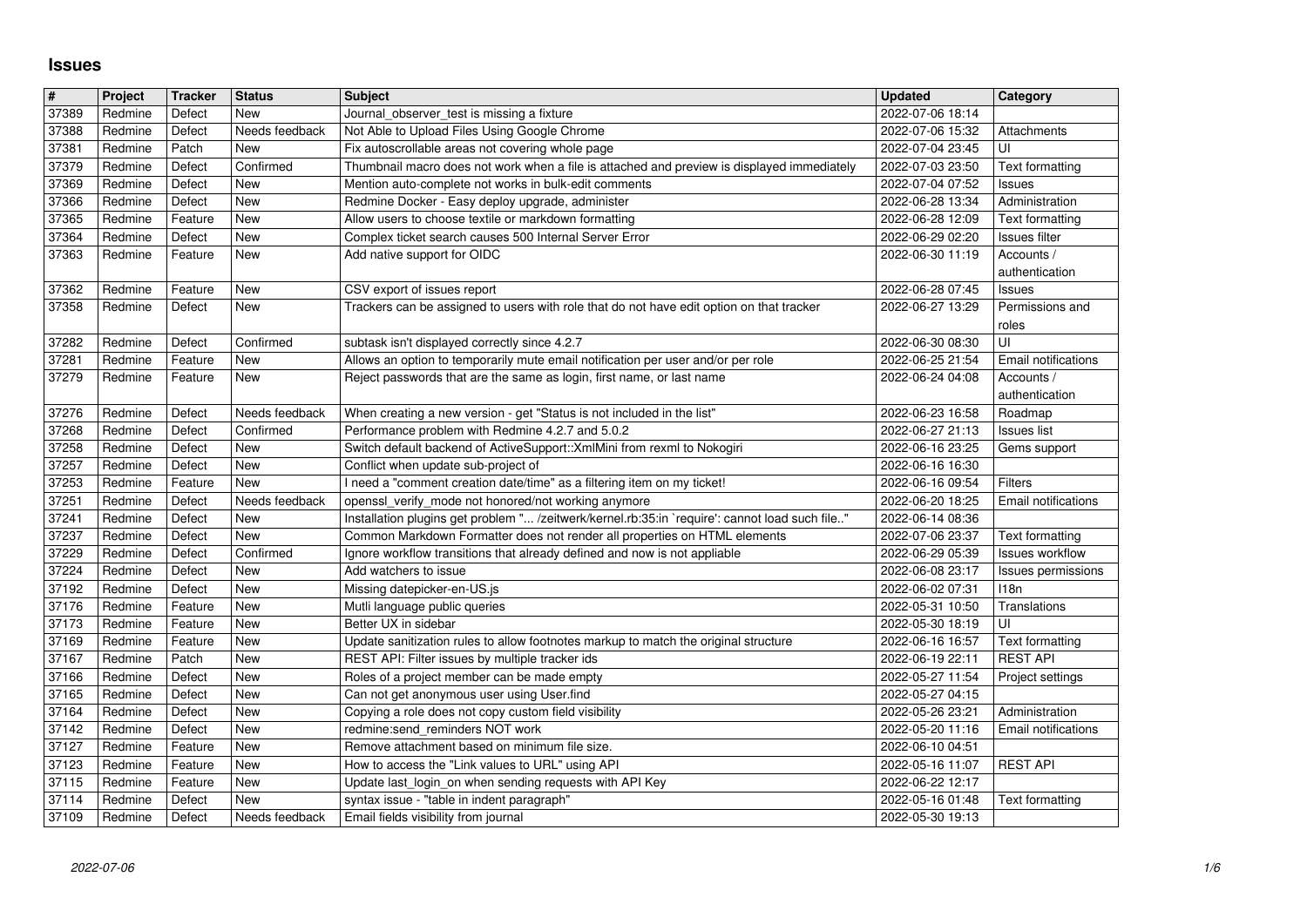| $\sqrt{\frac{4}{15}}$ | Project            | <b>Tracker</b>    | <b>Status</b>         | <b>Subject</b>                                                                                                                   | <b>Updated</b>                       | Category                        |
|-----------------------|--------------------|-------------------|-----------------------|----------------------------------------------------------------------------------------------------------------------------------|--------------------------------------|---------------------------------|
| 37108                 | Redmine            | Feature           | <b>New</b>            | Support all variation of same character in persian/arabic scripts                                                                | 2022-05-11 14:44                     |                                 |
| 37104                 | Redmine            | Defect            | New                   | convert emails into tickets with different projects                                                                              | 2022-05-11 14:05                     | Email receiving                 |
| 37102                 | Redmine            | Defect            | Confirmed             | Cannot 'move' ticket from one parent to another when the Parent tickets are related as Follows<br>and Precedes                   | 2022-05-12 14:32                     | Issues planning                 |
| 37099                 | Redmine            | Feature           | New                   | Add regexps to parse more SCM messages                                                                                           | 2022-07-04 16:46                     | <b>SCM</b>                      |
| 37077                 | Redmine            | Feature           | New                   | "Unifying" core/custom field logic                                                                                               | 2022-05-06 00:14                     | Custom fields                   |
| 37072                 | Redmine            | Defect            | New                   | button_save_object should not downcase label_query                                                                               | 2022-05-05 05:22                     | 118n                            |
| 37063<br>37062        | Redmine<br>Redmine | Defect<br>Feature | Confirmed<br>New      | Code highlight adds trailing space after quotes<br>Possibility to move custom fields before the built-in fields                  | 2022-05-12 07:46<br>2022-04-30 10:33 | Text formatting<br>UI           |
| 37048                 | Redmine            | Defect            | <b>New</b>            | generate redmine_plugin is broken for Redmine 5                                                                                  | 2022-05-24 10:41                     |                                 |
| 37038                 | Redmine            | Defect            | New                   | Email notifications error                                                                                                        | 2022-04-26 22:33                     | Email notifications             |
| 37008                 | Redmine            | Defect            | New                   | Custom query                                                                                                                     | 2022-04-22 14:49                     | Search engine                   |
| 37007                 | Redmine            | Defect            | New                   | Switching project in "New Issue" shows wrong fields and uses disallowed default tracker                                          | 2022-07-06 10:38                     | Issues permissions              |
| 37005                 | Redmine            | Feature           | New                   | Filter the issue whose status changed to open last week                                                                          | 2022-04-22 12:07                     | Filters                         |
| 37000<br>36996        | Redmine<br>Redmine | Defect<br>Defect  | New<br>Needs feedback | Repositories are not displaying properly at 125% in Safari 15.4<br>a choice is missing from the list for "notification by email" | 2022-07-04 23:45<br>2022-04-25 11:28 | UI<br>Administration            |
| 36969                 | Redmine            | Defect            | New                   | EmailAddress regex matches invalid email addresses                                                                               | 2022-05-05 09:08                     | Accounts /                      |
|                       |                    |                   |                       |                                                                                                                                  |                                      | authentication                  |
| 36967                 | Redmine            | Defect            | <b>New</b>            | issue#create difference error patterns between project_id inside and outside with none member<br>condition                       | 2022-04-18 09:56                     | Issues                          |
| 36933                 | Redmine            | Feature           | <b>New</b>            | Halt Redmine boot entirely instead of showing a warning in admin/info when there are pending                                     | 2022-04-11 09:11                     | Administration                  |
|                       |                    |                   |                       | migrations                                                                                                                       |                                      |                                 |
| 36931                 | Redmine            | Feature           | New                   | Option to search active projects only                                                                                            | 2022-04-11 04:05                     | Search engine                   |
| 36901                 | Redmine            | Defect            | Confirmed             | Jump to project is misaligned in Safari 15.4                                                                                     | 2022-07-04 23:45                     | UI                              |
| 36897<br>36875        | Redmine<br>Redmine | Patch<br>Feature  | New<br>New            | Wrong formatting of date in Time Entries<br>Run garbage collection by clicking on the admin site                                 | 2022-06-14 11:33<br>2022-04-03 07:44 | Time tracking<br>Administration |
| 36864                 | Redmine            | Defect            | New                   | Email can't be dragged into Redmine 4.2.3                                                                                        | 2022-03-31 06:00                     | Issues                          |
| 36854                 | Redmine            | Feature           | New                   | Include workflow creation in REST API                                                                                            | 2022-03-29 10:14                     | <b>REST API</b>                 |
| 36852                 | Redmine            | Feature           | New                   | Load and use bash/system ENV variables in config YML files                                                                       | 2022-04-12 18:16                     |                                 |
| 36848                 | Redmine            | Feature           | <b>New</b>            | API allow display "watchers" when listing several issues                                                                         | 2022-03-28 10:53                     | <b>REST API</b>                 |
| 36844<br>36840        | Redmine<br>Redmine | Patch<br>Feature  | New<br>New            | Cleanup orphaned query and role ids from habtm join table queries_roles<br>Migrate Wiki needs an update.                         | 2022-03-27 23:20<br>2022-03-25 21:01 | Wiki                            |
| 36827                 | Redmine            | Patch             | Needs feedback        | User Department Required in CSV export                                                                                           | 2022-07-04 15:33                     | <b>Issues</b>                   |
| 36807                 | Redmine            | Patch             | New                   | Remove CommonMark experimental flag and mark as deprecated the RedCarpet Markdown                                                | 2022-06-25 19:52                     | Text formatting                 |
| 36806                 | Redmine            | Patch             | New                   | Remove rss_* deprecated methods                                                                                                  | 2022-03-19 11:36                     |                                 |
| 36801                 | Redmine            | Defect            | New                   | Rails Autoload Paths contain plugin libs twice                                                                                   | 2022-03-18 22:25                     | Plugin API                      |
| 36794<br>36785        | Redmine<br>Redmine | Defect<br>Feature | New<br>New            | Issue copying ignores workflow rules<br>Extension rest api                                                                       | 2022-03-17 16:46<br>2022-03-17 13:10 | <b>REST API</b>                 |
| 36772                 | Redmine            | Defect            | Needs feedback        | Private notes are visible for users when the option isn't activated                                                              | 2022-04-26 13:14                     | Permissions and                 |
|                       |                    |                   |                       |                                                                                                                                  |                                      | roles                           |
| 36742                 | Redmine            | Patch             | <b>New</b>            | Scroll to top button                                                                                                             | 2022-07-04 15:28                     |                                 |
| 36739<br>36735        | Redmine<br>Redmine | Feature<br>Defect | New<br>New            | Copy issue without notification on old issue<br>Realitons error                                                                  | 2022-03-09 02:23<br>2022-03-07 12:00 | <b>Issues</b><br><b>Issues</b>  |
|                       | 2022-07-06         |                   |                       |                                                                                                                                  |                                      |                                 |
|                       |                    |                   |                       |                                                                                                                                  |                                      |                                 |
|                       |                    |                   |                       |                                                                                                                                  |                                      |                                 |
|                       |                    |                   |                       |                                                                                                                                  |                                      |                                 |
|                       |                    |                   |                       |                                                                                                                                  |                                      |                                 |
|                       |                    |                   |                       |                                                                                                                                  |                                      |                                 |
|                       |                    |                   |                       |                                                                                                                                  |                                      |                                 |
|                       |                    |                   |                       |                                                                                                                                  |                                      |                                 |
|                       |                    |                   |                       |                                                                                                                                  |                                      |                                 |
|                       |                    |                   |                       |                                                                                                                                  |                                      |                                 |
|                       |                    |                   |                       |                                                                                                                                  |                                      |                                 |
|                       |                    |                   |                       |                                                                                                                                  |                                      |                                 |
|                       |                    |                   |                       |                                                                                                                                  |                                      |                                 |
|                       |                    |                   |                       |                                                                                                                                  |                                      |                                 |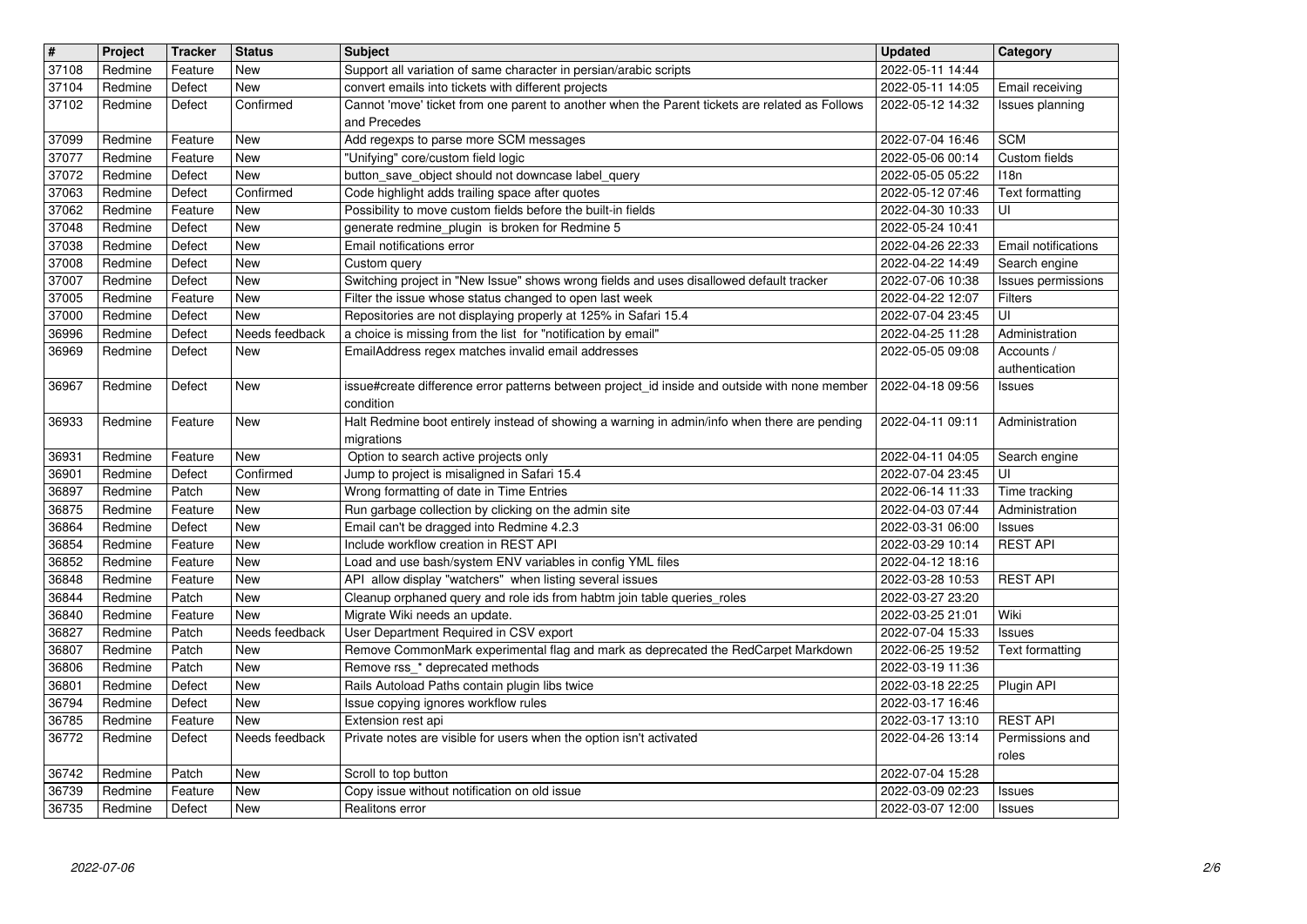| $\vert$ #      | Project            | <b>Tracker</b>     | <b>Status</b>            | <b>Subject</b>                                                                                                                                                            | <b>Updated</b>                       | Category                                             |
|----------------|--------------------|--------------------|--------------------------|---------------------------------------------------------------------------------------------------------------------------------------------------------------------------|--------------------------------------|------------------------------------------------------|
| 36719<br>36711 | Redmine<br>Redmine | Defect<br>Feature  | <b>New</b><br><b>New</b> | Projects page doesn't show project summary correctly if it contains a table<br>Various features for MailHandler                                                           | 2022-02-28 17:55<br>2022-02-26 23:12 | Projects<br>Email receiving                          |
| 36702          | Redmine            | Feature            | New                      | Inline autocomplete for versions                                                                                                                                          | 2022-02-25 09:06                     |                                                      |
| 36700          | Redmine            | Defect             | New                      | redmine: email: receive_imap truncate body email                                                                                                                          | 2022-02-24 15:59                     | Email receiving                                      |
| 36695<br>36679 | Redmine<br>Redmine | Feature<br>Feature | New<br>New               | Add check in Redmine information page if default queue adapter is used in production<br>Export a version as changelog text                                                | 2022-03-29 07:03<br>2022-02-22 00:28 | Administration<br>Roadmap                            |
| 36659          | Redmine            | Feature            | New                      | Add "auth_source_id" to GET request for Endpoint /users.:format                                                                                                           | 2022-02-18 10:22                     | <b>REST API</b>                                      |
| 36634<br>36594 | Redmine<br>Redmine | Defect<br>Feature  | New<br>New               | Usability: change "are you sure" texts.<br>Relax rouge version dependency in Gemfile                                                                                      | 2022-02-14 12:36<br>2022-02-09 19:31 | UI<br><b>Text formatting</b>                         |
| 36583          | Redmine            | Defect             | New                      | Navigate directly to My Page from SSO authentication avoiding redmine login                                                                                               | 2022-02-07 12:19                     | OpenID                                               |
| 36581          | Redmine            | Defect             | New                      | Clicking the "New repository" button causes a 404 error                                                                                                                   | 2022-03-13 08:54                     | <b>SCM</b>                                           |
| 36574<br>36573 | Redmine<br>Redmine | Defect<br>Feature  | New<br>New               | context-menu on task<br>Extend config.ru to support sub-uri ootb and cleanup all wiki pages                                                                               | 2022-02-24 13:53<br>2022-02-10 06:40 | UI<br>Administration                                 |
| 36544          | Redmine            | Feature            | New                      | API json/xml responses based on Accept header                                                                                                                             | 2022-01-30 14:33                     | <b>REST API</b>                                      |
| 36542<br>36537 | Redmine<br>Redmine | Defect<br>Feature  | New<br>New               | projects.xml API doens't include closed projects since redmine v4.1<br>Diferentiate between "comment" and "edit", Issues.                                                 | 2022-02-10 10:14<br>2022-01-27 14:00 | <b>REST API</b><br>Issues                            |
| 36521          | Redmine            | Feature            | New                      | Add language filter to redmine.org page                                                                                                                                   | 2022-01-25 21:30                     | Website<br>(redmine.org)                             |
| 36515          | Redmine            | Defect             | New<br>Confirmed         | Images with absolute Path / URL not exported to PDF                                                                                                                       | 2022-03-02 23:53                     | PDF export                                           |
| 36452<br>36450 | Redmine<br>Redmine | Defect<br>Feature  | New                      | Infinite loop on PDF export if image included with attributes<br>Show/hide private comments                                                                               | 2022-01-20 01:26<br>2022-01-19 10:43 | PDF export<br>Issues                                 |
| 36448          | Redmine            | Feature            | New                      | Option to group subtasks within task in issue list                                                                                                                        | 2022-01-19 01:18                     | <b>Issues list</b>                                   |
| 36444<br>36438 | Redmine<br>Redmine | Defect<br>Patch    | New<br>New               | Validation error message when no trackers are assigned to a project is confusing<br>Support nulls first/last option for sorting order of custom queries                   | 2022-01-18 08:11<br>2022-01-17 13:41 | Email receiving                                      |
| 36413          | Redmine            | Feature            | New                      | How could I assign automatically project value to the linked demands?                                                                                                     | 2022-01-11 18:10                     | Project settings                                     |
| 36412          | Redmine<br>Redmine | Feature<br>Defect  | New<br>New               | Possibility to mark "Note" field as "Required" in "Workflow->Fields permissions" tab<br>Mailer.with_synched_deliveries is not thread-safe                                 | 2022-01-10 23:53<br>2022-01-06 17:12 | <b>Issues workflow</b><br><b>Email notifications</b> |
| 36395<br>36387 | Redmine            | Patch              | Resolved                 | Updating Hungarian translation                                                                                                                                            | 2022-01-19 13:19                     | Translations                                         |
| 36376          | Redmine            | Feature            | New                      | accidentally delete a member in the project member settings                                                                                                               | 2022-01-18 10:49                     |                                                      |
| 36374<br>36370 | Redmine<br>Redmine | Feature<br>Feature | New<br>New               | Add sign in page caps lock indicator<br>Add Copy and Archive to the project context menu                                                                                  | 2021-12-31 06:53<br>2022-01-07 09:01 | Security<br>Projects                                 |
| 36368          | Redmine            | Defect             | New                      | show in assignable user when he/she is not member of that project                                                                                                         | 2021-12-30 13:11                     | Issues                                               |
| 36365          | Redmine            | Defect             | New                      | centos8 00 redmine0000000000 webhook,000000000000000                                                                                                                      | 2021-12-29 10:00                     | Hook requests                                        |
| 36364<br>36349 | Redmine<br>Redmine | Feature<br>Defect  | New<br>New               | Add possibility to add custom field of type key/value list to timelog reports<br>Problem with adding peopel to existing tasks                                             | 2021-12-28 18:28<br>2022-01-25 11:52 | Time tracking<br>Issues permissions                  |
| 36335          | Redmine            | Defect             | New                      | Error when editing workflow with large number of statuses                                                                                                                 | 2021-12-19 15:50                     | <b>Issues workflow</b>                               |
| 36328<br>36320 | Redmine<br>Redmine | Feature<br>Feature | New<br>New               | Issue Tab - View Issue and all its descendants<br>Migrate to Rails 7                                                                                                      | 2021-12-20 18:55<br>2022-05-04 10:26 | Issues<br>Rails support                              |
| 36295          | Redmine            | Feature            | New                      | Tracker based field ordering.                                                                                                                                             | 2021-12-09 21:09                     | Custom fields                                        |
| 36291          | Redmine            | Defect             | New                      | Issue done ratio is not updated after closing duplicate issue                                                                                                             | 2021-12-22 13:35                     | <b>Issues</b>                                        |
| 36278<br>36273 | Redmine<br>Redmine | Defect<br>Defect   | New<br>New               | Required field does not marked as required when user has multiple roles with different rules<br>Modifying the source code of the plugin does not reload it in trunk 21295 | 2021-12-13 10:46<br>2021-12-02 15:21 | Issues workflow                                      |
| 36265          | Redmine            | Patch              | New                      | More flexible options for issue notifications                                                                                                                             | 2021-12-01 10:27                     |                                                      |
|                |                    |                    |                          |                                                                                                                                                                           |                                      |                                                      |
|                |                    |                    |                          |                                                                                                                                                                           |                                      |                                                      |
|                |                    |                    |                          |                                                                                                                                                                           |                                      |                                                      |
|                |                    |                    |                          |                                                                                                                                                                           |                                      |                                                      |
|                |                    |                    |                          |                                                                                                                                                                           |                                      |                                                      |
|                |                    |                    |                          |                                                                                                                                                                           |                                      |                                                      |
|                |                    |                    |                          |                                                                                                                                                                           |                                      |                                                      |
|                |                    |                    |                          |                                                                                                                                                                           |                                      |                                                      |
|                |                    |                    |                          |                                                                                                                                                                           |                                      |                                                      |
|                |                    |                    |                          |                                                                                                                                                                           |                                      |                                                      |
|                |                    |                    |                          |                                                                                                                                                                           |                                      |                                                      |
|                |                    |                    |                          |                                                                                                                                                                           |                                      |                                                      |
|                |                    |                    |                          |                                                                                                                                                                           |                                      |                                                      |
|                |                    |                    |                          |                                                                                                                                                                           |                                      |                                                      |
|                |                    |                    |                          |                                                                                                                                                                           |                                      |                                                      |
|                |                    |                    |                          |                                                                                                                                                                           |                                      |                                                      |
|                |                    |                    |                          |                                                                                                                                                                           |                                      |                                                      |
|                |                    |                    |                          |                                                                                                                                                                           |                                      |                                                      |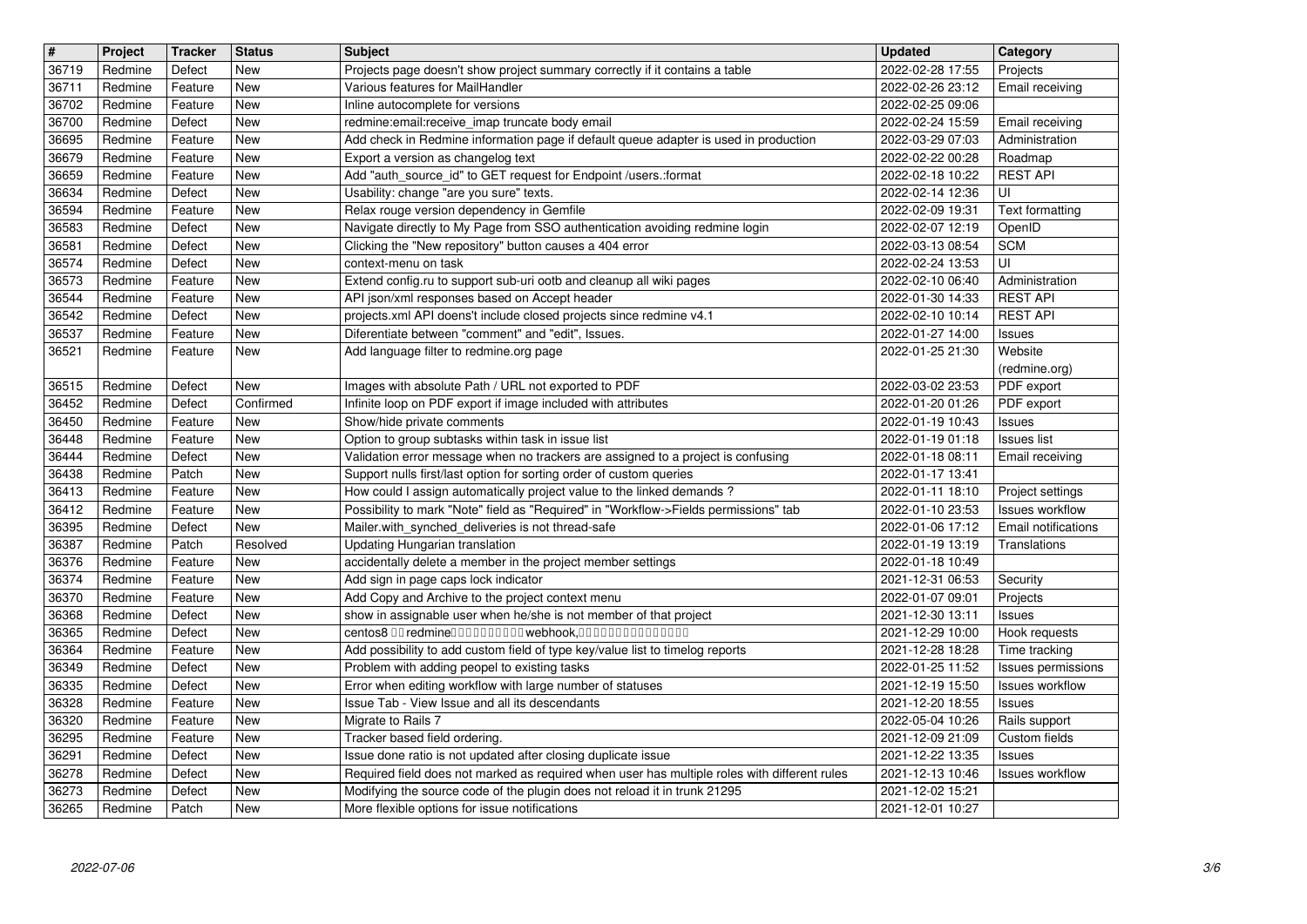| $\overline{\boldsymbol{H}}$ | Project            | <b>Tracker</b>     | <b>Status</b>         | <b>Subject</b>                                                                                                                                                    | <b>Updated</b>                       | Category                         |
|-----------------------------|--------------------|--------------------|-----------------------|-------------------------------------------------------------------------------------------------------------------------------------------------------------------|--------------------------------------|----------------------------------|
| 36260                       | Redmine            | Defect             | New                   | Gantt error                                                                                                                                                       | 2021-11-30 11:55                     |                                  |
| 36258<br>36256              | Redmine<br>Redmine | Patch<br>Feature   | New<br>New            | Support revision without any message<br>Redmine Calendar is not listing issues                                                                                    | 2022-07-03 04:44<br>2021-11-29 09:00 | <b>SCM</b><br>Calendar           |
| 36252                       | Redmine            | Feature            | New                   | Make the wiki multi-lingual                                                                                                                                       | 2021-11-26 11:18                     |                                  |
| 36245                       | Redmine            | Defect             | Resolved              | ActiveSupport::Reloader.to_prepare not working in trunk 21287                                                                                                     | 2022-01-06 16:54                     | Plugin API                       |
| 36229<br>36223              | Redmine<br>Redmine | Defect<br>Defect   | New<br>New            | API - Question/Problem<br>Import from csv problems                                                                                                                | 2021-11-23 23:44<br>2021-11-22 16:55 | Documentation<br>Importers       |
| 36204                       | Redmine            | Feature            | <b>New</b>            | Add links from roadmap and a specific version to files associated with a version                                                                                  | 2021-11-17 16:51                     | Roadmap                          |
| 36197                       | Redmine            | Feature            | New                   | Make the default behavior of copying attachments configurable when copying an issue                                                                               | 2022-02-07 10:55                     | Issues                           |
| 36183<br>36182              | Redmine            | Feature            | New                   | Dynamic decimal separator, according to country setting                                                                                                           | 2021-11-11 11:37<br>2022-06-30 06:27 |                                  |
| 36181                       | Redmine<br>Redmine | Patch<br>Defect    | New<br>New            | Show notifications for all Redmine users<br>Time tracking enumeration Activities are duplicated and counted separately in reports                                 | 2021-11-10 22:24                     | Administration<br>Time tracking  |
| 36177                       | Redmine            | Defect             | <b>New</b>            | Remove spaces at the end of custom-fields names                                                                                                                   | 2021-11-09 14:11                     | Custom fields                    |
| 36176<br>36162              | Redmine<br>Redmine | Feature<br>Feature | New<br>New            | Create automatic subtasks<br>Add notification reason to the email instead of the default static email footer                                                      | 2021-11-09 12:35<br>2022-04-26 15:20 | Email notifications              |
| 36150                       | Redmine            | Defect             | New                   | imap mail fetch validation failed: due date is blank                                                                                                              | 2021-11-06 19:36                     | Email receiving                  |
| 36138<br>36136              | Redmine            | Feature            | New                   | 000000000                                                                                                                                                         | 2021-11-17 07:28                     | Issues                           |
| 36135                       | Redmine<br>Redmine | Feature<br>Patch   | New<br>New            | redmine_cost_admin plugin<br>Setting partially independent start-date, end-date, priority and done ratio in parent tickets when<br>subtasking                     | 2021-11-24 00:37<br>2021-11-03 17:06 | Time tracking<br>Issues          |
| 36126<br>36059              | Redmine<br>Redmine | Defect<br>Defect   | Needs feedback<br>New | Attachments REST API includes internal port<br>Fulltext search in timelog comments                                                                                | 2021-11-09 16:09<br>2022-03-13 06:44 | <b>REST API</b><br>Search engine |
| 36056                       | Redmine            | Feature            | New                   | Update password hash function                                                                                                                                     | 2021-10-27 11:09                     |                                  |
| 36042                       | Redmine            | Defect             | New                   | Filtering issues by multiple projects in REST API returns a 404                                                                                                   | 2021-10-25 22:48                     | <b>REST API</b>                  |
| 36032<br>36031              | Redmine<br>Redmine | Feature<br>Defect  | New<br>New            | Auto-complete in Project list form<br>REST API show wiki page in html format contains wrong links to another wiki project                                         | 2021-10-22 14:15<br>2021-10-22 11:08 | Filters<br><b>REST API</b>       |
| 36025                       | Redmine            | Feature            | New                   | Drag and drop upload files to issue via issue list screen                                                                                                         | 2021-10-21 09:01                     | Files                            |
| 36023<br>36016              | Redmine<br>Redmine | Defect<br>Defect   | New<br>Needs feedback | Export project news to pdf (images in description are not showing in exported pdf file)<br>Internal error An error occurred on the page you were trying to access | 2021-10-21 07:49<br>2021-10-20 07:04 | <b>News</b><br>Projects          |
| 36004                       | Redmine            | Defect             | New                   | file sestem reposatory dont list the arabic files                                                                                                                 | 2021-10-20 12:46                     | <b>SCM</b>                       |
| 36002                       | Redmine            | Feature            | New                   | Add search capabilities in a list custom-field to improve the user expirience                                                                                     | 2021-10-18 10:29                     | UI                               |
| 35991<br>35990              | Redmine<br>Redmine | Feature<br>Feature | Reopened<br>New       | Parent ticket history plugin<br>Sitewide news plugin                                                                                                              | 2022-06-27 12:11<br>2021-10-15 03:37 | Issues<br>News                   |
| 35988                       | Redmine            | Feature            | New                   | Spread sheet import plugin                                                                                                                                        | 2021-11-10 06:54                     | Importers                        |
| 35965                       | Redmine            | Defect             | New                   | REST group api does not work when user is already member of group                                                                                                 | 2021-10-08 11:33                     | <b>REST API</b>                  |
| 35963<br>35946              | Redmine<br>Redmine | Defect<br>Patch    | New<br>New            | Redmine: Associated revisions not updating automatically<br>Mark project categories as "inactive"                                                                 | 2021-10-07 17:12<br>2021-10-01 11:29 | Issues<br>Project settings       |
| 35938                       | Redmine            | Feature            | New                   | custom relationship and tracker filter                                                                                                                            | 2021-09-30 14:30                     | <b>Issues</b>                    |
| 35927                       | Redmine            | Defect             | Confirmed             | Slow loading of /time_entries/new                                                                                                                                 | 2021-10-03 07:41                     | Time tracking                    |
| 35920<br>35919              | Redmine<br>Redmine | Feature<br>Patch   | New<br>New            | Display caption of "Group by column" on the grouped issues list<br>Illumination of overdue closed issues                                                          | 2022-04-12 08:03<br>2021-09-24 21:26 | Issues planning                  |
| 35917                       | Redmine            | Defect             | New                   | Bringing redmine projects back from a restored hard drive                                                                                                         | 2021-09-24 14:31                     | <b>Files</b>                     |
| 35916                       | Redmine            | Defect             | New                   | Time-Entries CSV export is broken                                                                                                                                 | 2021-10-18 09:40                     | Time tracking                    |
|                             |                    |                    |                       |                                                                                                                                                                   |                                      |                                  |
|                             |                    |                    |                       |                                                                                                                                                                   |                                      |                                  |
|                             |                    |                    |                       |                                                                                                                                                                   |                                      |                                  |
|                             |                    |                    |                       |                                                                                                                                                                   |                                      |                                  |
|                             |                    |                    |                       |                                                                                                                                                                   |                                      |                                  |
|                             |                    |                    |                       |                                                                                                                                                                   |                                      |                                  |
|                             |                    |                    |                       |                                                                                                                                                                   |                                      |                                  |
|                             |                    |                    |                       |                                                                                                                                                                   |                                      |                                  |
|                             |                    |                    |                       |                                                                                                                                                                   |                                      |                                  |
|                             |                    |                    |                       |                                                                                                                                                                   |                                      |                                  |
|                             |                    |                    |                       |                                                                                                                                                                   |                                      |                                  |
|                             |                    |                    |                       |                                                                                                                                                                   |                                      |                                  |
|                             |                    |                    |                       |                                                                                                                                                                   |                                      |                                  |
|                             |                    |                    |                       |                                                                                                                                                                   |                                      |                                  |
|                             |                    |                    |                       |                                                                                                                                                                   |                                      |                                  |
|                             |                    |                    |                       |                                                                                                                                                                   |                                      |                                  |
|                             |                    |                    |                       |                                                                                                                                                                   |                                      |                                  |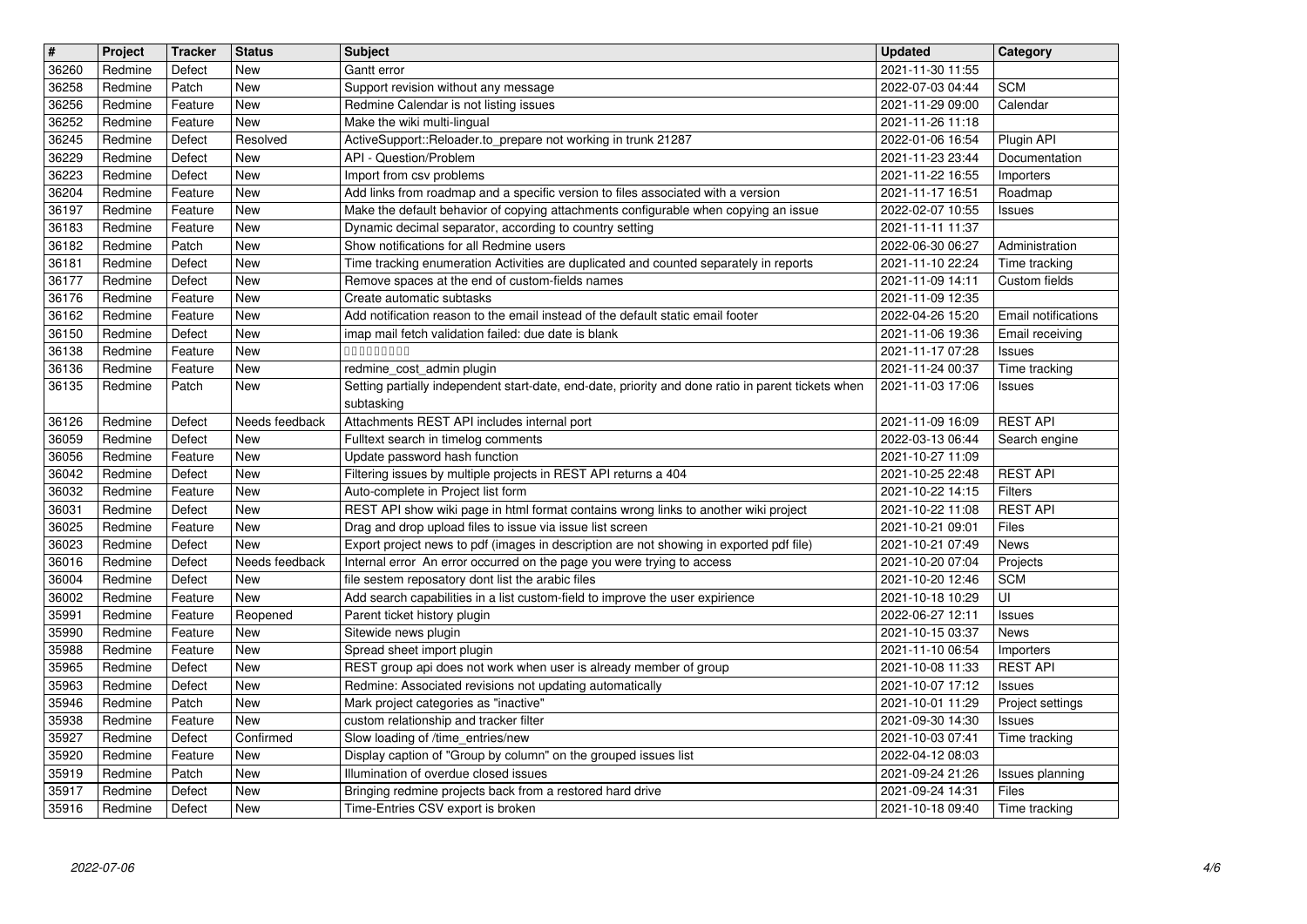| 35906<br>35890<br>35889 | Project            | <b>Tracker</b>     | <b>Status</b>           | <b>Subject</b>                                                                                                                                                                 | <b>Updated</b>                       | Category                            |
|-------------------------|--------------------|--------------------|-------------------------|--------------------------------------------------------------------------------------------------------------------------------------------------------------------------------|--------------------------------------|-------------------------------------|
|                         | Redmine            | Feature            | New                     | Project Activity Log                                                                                                                                                           | 2021-09-22 19:04                     | Projects                            |
|                         | Redmine            | Feature            | New                     | Equalize content order for diff views                                                                                                                                          | 2021-09-18 13:54                     | UI                                  |
| 35885                   | Redmine<br>Redmine | Feature<br>Defect  | New<br><b>New</b>       | Textile and Markdown attachment rendering should support third-party formatters<br>the change of routing raw files from repositories not included in the upgrade proces/manual | 2021-09-22 01:27<br>2021-09-24 17:32 | Attachments                         |
| 35880                   | Redmine            | Feature            | Needs feedback          | <b>ADFS Integrations</b>                                                                                                                                                       | 2021-09-21 14:46                     | Accounts /                          |
|                         |                    |                    |                         |                                                                                                                                                                                |                                      | authentication                      |
| 35872                   | Redmine            | Defect             | New                     | Attendee listbox ordering problem solution                                                                                                                                     | 2021-09-14 22:29                     | <b>Issues</b>                       |
| 35861<br>35860          | Redmine<br>Redmine | Feature<br>Defect  | New<br>New              | Add hook to import issue fields mapping view<br>Unable to see Custom Fields after migration                                                                                    | 2021-09-09 11:46<br>2021-09-15 15:51 | Hook requests<br>Custom fields      |
| 35859                   | Redmine            | Feature            | New                     | Azure AD Login                                                                                                                                                                 | 2021-09-08 16:44                     | Accounts /                          |
|                         |                    |                    |                         |                                                                                                                                                                                |                                      | authentication                      |
| 35843                   | Redmine            | Feature            | Needs feedback          | Rest Api: filter by issue category                                                                                                                                             | 2021-09-07 18:40                     | <b>REST API</b>                     |
| 35839<br>35826          | Redmine<br>Redmine | Feature<br>Defect  | New<br>New              | API: Unable to distinguish between user and group, for the assigned_to field<br>a long time subversion diff blocked all other requests                                         | 2021-09-06 19:16<br>2021-08-30 09:11 | <b>REST API</b><br><b>SCM</b>       |
| 35816                   | Redmine            | Patch              | <b>New</b>              | Patch to add Postgis adapter support                                                                                                                                           | 2021-09-01 22:41                     | Database                            |
| 35802                   | Redmine            | Defect             | Needs feedback          | Redmine profile language form lists non-localized languages as English                                                                                                         | 2021-08-24 23:17                     |                                     |
| 35799                   | Redmine            | Feature            | New                     | Add a link to (with count of) targeted but not-estimated issues to versions show view                                                                                          | 2021-08-22 13:42                     | Issues planning                     |
| 35798<br>35797          | Redmine<br>Redmine | Feature<br>Feature | New<br>New              | Add Total estimated/spent time issue query filters<br>Don't show issues without spent time on the issues list with 0.00/0:00 spent time values                                 | 2021-08-22 09:11<br>2021-09-05 22:53 | Issues filter<br><b>Issues list</b> |
| 35796                   | Redmine            | Feature            | New                     | Allow subject and priority issue attributes (i.e. tracker fields) to be disablable                                                                                             | 2021-08-22 07:22                     | <b>Issues</b>                       |
| 35794                   | Redmine            | Defect             | New                     | ProjectQuery doesn't obey multiple sort orders                                                                                                                                 | 2021-08-22 04:06                     | Projects                            |
| 35774                   | Redmine            | Feature            | New                     | Deprecate and Remove Version#effective_date compatibility layer in favor of Version#due_date                                                                                   | 2021-08-17 12:17                     | Code                                |
| 35772                   | Redmine            | Patch              | <b>New</b>              | Change the background color of tables written in Wiki notation                                                                                                                 | 2021-08-18 07:32                     | cleanup/refactoring<br>UI           |
| 35771                   | Redmine            | Feature            | New                     | Document 'Repositories Management API' and 'Revisions Add/Delete Related Issues API'                                                                                           | 2021-08-17 05:17                     | Documentation                       |
| 35769                   | Redmine            | Patch              | <b>New</b>              | Add a Revision (Changeset) API end-point with support for inclusion of associated issues                                                                                       | 2021-08-17 12:20                     | <b>REST API</b>                     |
| 35762                   | Redmine            | Feature            | New                     | Add an optional, explicit Project#start_date and Project#due_date to projects                                                                                                  | 2021-08-14 12:01                     | Projects                            |
| 35761<br>35760          | Redmine<br>Redmine | Feature<br>Feature | New<br>New              | Display Project#start_date and Project#due_date on project show view<br>Add a fallback-mechanism to Version#due_date similar to Version#start_date                             | 2021-08-14 12:01<br>2021-08-14 11:52 | Projects<br>Roadmap                 |
| 35750                   | Redmine            | Feature            | New                     | Export "version" information with custom fields                                                                                                                                | 2021-08-12 18:10                     | Custom fields                       |
| 35749                   | Redmine            | Feature            | New                     | Call                                                                                                                                                                           | 2021-08-12 09:42                     |                                     |
|                         |                    |                    |                         | Redmine::Hook.call_hook(:model_changeset_scan_commit_for_issue_ids_pre_issue_update)                                                                                           |                                      |                                     |
| 35747                   | Redmine            | Feature            | <b>New</b>              | not only in case of a fixed issue with 'fixes' keyword<br>Allow style attribute for HTML elements in CommonMark formatter                                                      | 2021-08-12 09:13                     | Text formatting                     |
| 35734                   | Redmine            | Defect             | New                     | Comments are not shown correctly in Outlookmails when using nummeration where                                                                                                  | 2021-08-11 13:25                     | Issues                              |
|                         |                    |                    |                         | PRE-Blocks are included                                                                                                                                                        |                                      |                                     |
| 35732                   | Redmine            | Defect             | New                     | Clean up and reorder Redmine Wiki                                                                                                                                              | 2021-12-16 09:47                     |                                     |
| 35726<br>35685          | Redmine<br>Redmine | Defect<br>Feature  | Confirmed<br><b>New</b> | Time Formatting does not apply to CSV exports<br>Support for MySQL > 5.7 or MariaDB                                                                                            | 2022-01-19 22:45<br>2022-06-10 12:46 | Time tracking<br>Database           |
| 35680                   | Redmine            | Defect             | New                     | Error while using local hashes gitlab-repository                                                                                                                               | 2021-08-04 09:40                     | <b>SCM</b>                          |
| 35679                   | Redmine            | Feature            | New                     | Ignore text email parts only stating that the email should be viewed as HTML                                                                                                   | 2021-08-03 22:14                     | Email receiving                     |
| 35676<br>35674          | Redmine<br>Redmine | Feature<br>Patch   | New<br>New              | Optimize performance of syntax highlighting implementation<br>Several improvements (with fixes of inconsistencies) for the issues show view                                    | 2021-08-03 12:11<br>2021-08-22 05:17 | Performance<br>UI                   |
|                         |                    |                    |                         |                                                                                                                                                                                |                                      |                                     |
|                         |                    |                    |                         |                                                                                                                                                                                |                                      |                                     |
|                         |                    |                    |                         |                                                                                                                                                                                |                                      |                                     |